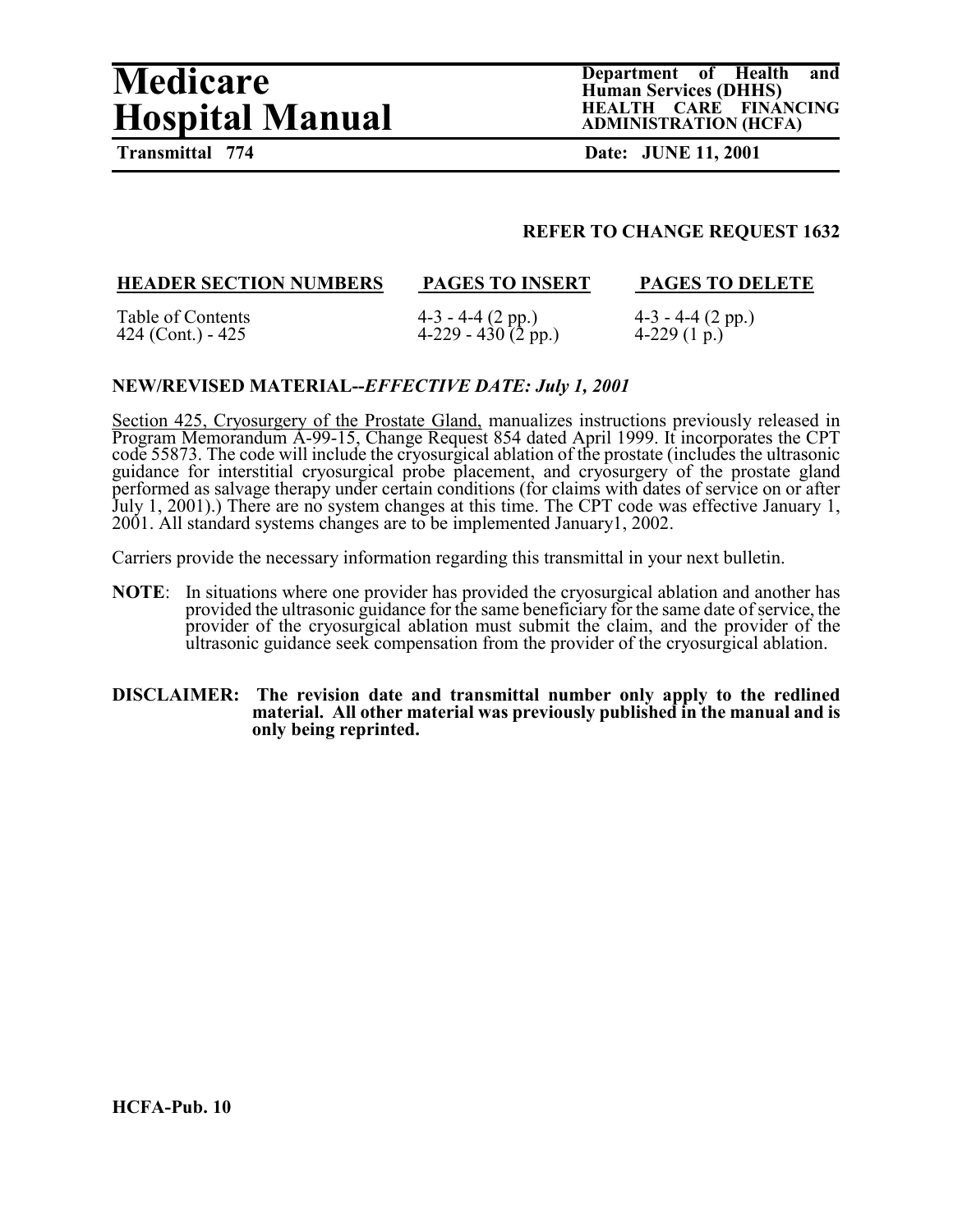#### CHAPTER IV BILLING PROCEDURES

# **Section**

| Computer Programs Used to Support Prospective Payment System 417                |     |
|---------------------------------------------------------------------------------|-----|
|                                                                                 | 421 |
|                                                                                 |     |
|                                                                                 |     |
|                                                                                 |     |
|                                                                                 |     |
| Requirement That Bills Be Submitted In Sequence for a Continuous Inpatient Stay |     |
|                                                                                 | 423 |
|                                                                                 |     |
|                                                                                 |     |
|                                                                                 |     |

# Billing for Medical and Other Health Services

| Billing for Medical and Other Health Services.                                 | 430   |
|--------------------------------------------------------------------------------|-------|
| Use of Form HCFA-1450 to Bill for Part B Services Furnished to Inpatients      | 431   |
| Disposition of Copies of Completed Forms                                       | 431.1 |
| Psychiatric Services Limitation - Expenses Incurred for Physicians' Services   |       |
| Rendered in a RHC Setting.                                                     | 432   |
| Psychiatric Services Limitation Computation for Provider Rural Health          |       |
| Clinics                                                                        | 432.1 |
|                                                                                | 433   |
| <b>HCPCS</b> Reporting Requirement.                                            | 433.1 |
| All-Inclusive Rate for No-Charge Structure Hospital's                          |       |
|                                                                                | 434   |
| Pneumococcal Pneumonia, Influenza Virus, and Hepatitis B Vaccines 435          |       |
| Billing for Clinical Diagnostic Laboratory Services Other Than to Inpatients   | 437   |
|                                                                                | 437.1 |
|                                                                                | 437.2 |
| Billing for Enteral and Parenteral Nutritional Therapy Covered as a Prosthetic |       |
| Device                                                                         | 438   |
| Billing for Immunosuppressive Drugs Furnished to Transplant Patients           | 439   |
| EPO in Hospital Outpatient Departments.                                        | 439.1 |
|                                                                                | 440   |
| Outpatient Code Editor (OCE)                                                   | 440.1 |
|                                                                                | 440.2 |

# DME

| Billing for Durable Medical Equipment (DME),                     |  |
|------------------------------------------------------------------|--|
|                                                                  |  |
|                                                                  |  |
|                                                                  |  |
|                                                                  |  |
|                                                                  |  |
|                                                                  |  |
| Reporting Outpatient Services Using HCFA Common Procedure Coding |  |
|                                                                  |  |
|                                                                  |  |
|                                                                  |  |
|                                                                  |  |

 $\begin{array}{c} \hline \end{array}$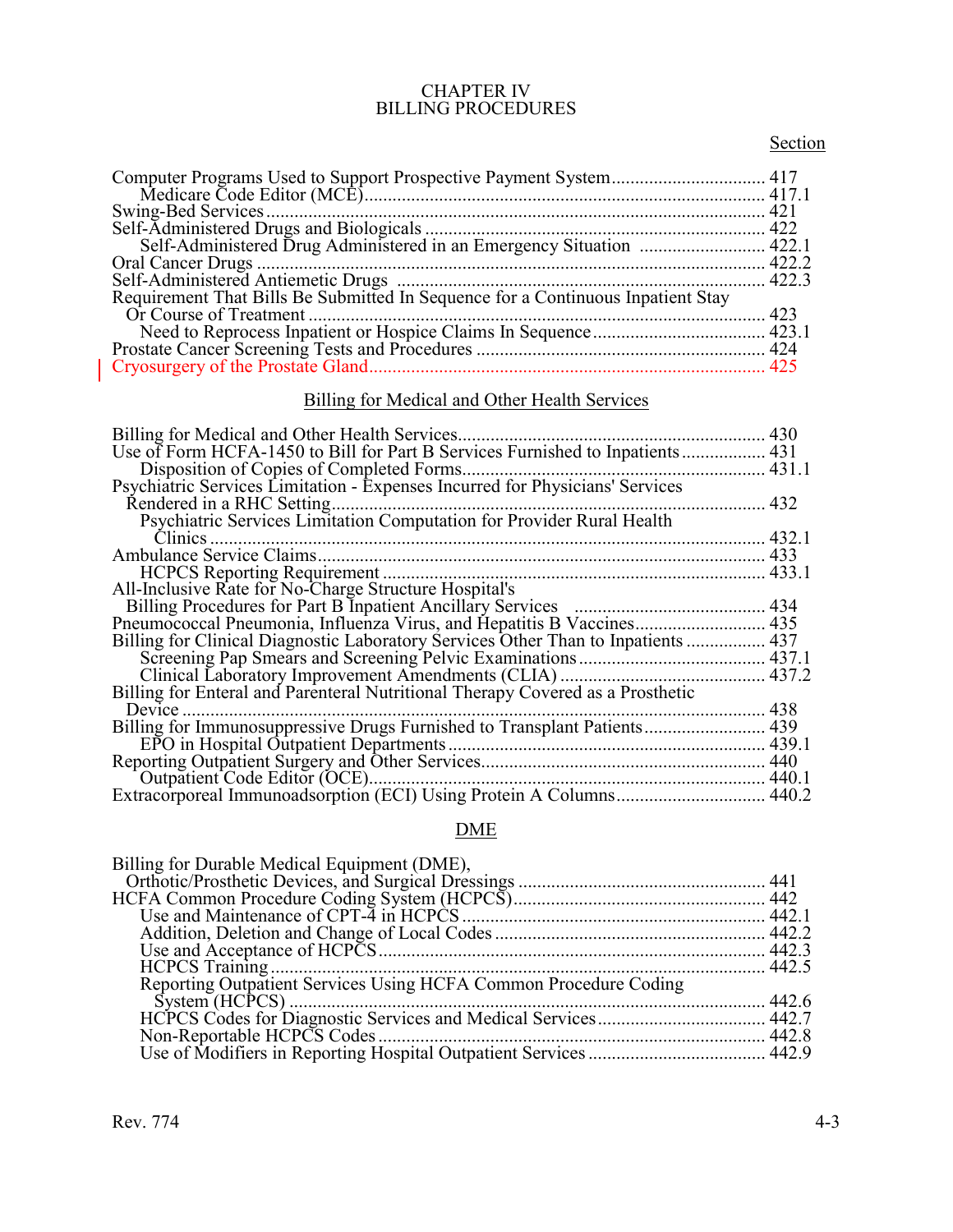#### CHAPTER IV BILLING PROCEDURES

# **Section**

| <b>HCPCS</b> for Hospital Outpatient Radiology Services and           |  |
|-----------------------------------------------------------------------|--|
|                                                                       |  |
|                                                                       |  |
|                                                                       |  |
|                                                                       |  |
|                                                                       |  |
|                                                                       |  |
| Billing for Hospital Outpatient Services Furnished by Clinical Social |  |
|                                                                       |  |
|                                                                       |  |
|                                                                       |  |
|                                                                       |  |

## Uniform Billing

| Payment for Blood Clotting Factor Administered to Hemophilia Inpatients  460.1 |  |
|--------------------------------------------------------------------------------|--|
|                                                                                |  |
|                                                                                |  |

# Electronic Media Claims Data

#### Form HCFA-1450

| <b>Billing in Situations Where Medicare Is Secondary Payer</b> |  |
|----------------------------------------------------------------|--|
|                                                                |  |
|                                                                |  |
| Billing in Medicare Secondary Payer Situations                 |  |

# Bill Preparation When Medicare Is Secondary Payer........................................................ 472 Inpatient Hospital Bills (Other Than PPS)................................................................... 472.1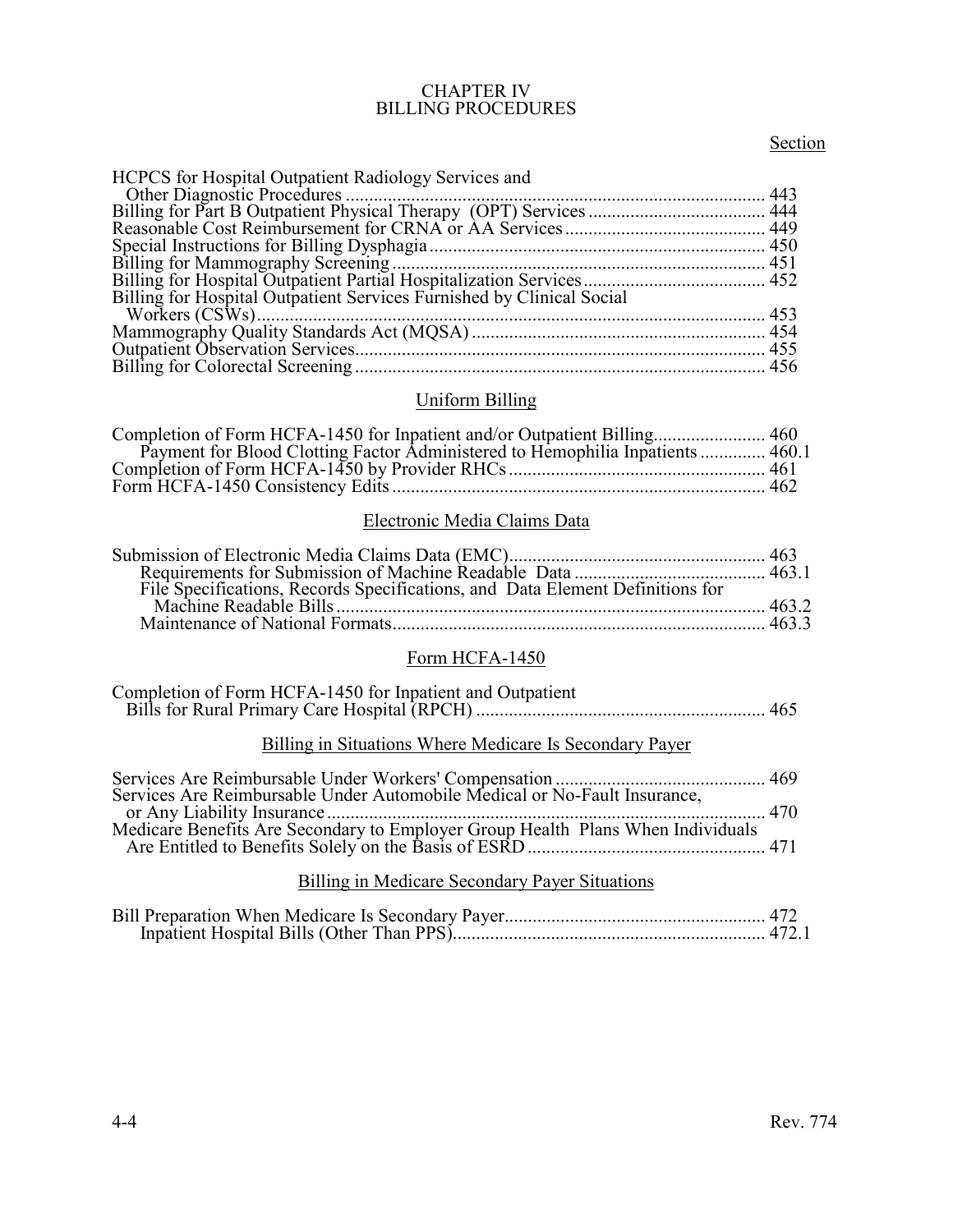G. Remittance Advice Notices.--If the claim for a screening prostate antigen test or screening digital rectal examination is being denied because the patient is under 50 years of age, use existing American National Standard Institute (ANSI) X12-835 claim adjustment reason code 6 "the procedure code is inconsistent with the patient's age", at the line level along with line level remark code M140 "Service is not covered until after the patient's 50th birthday, i.e., no coverage prior to the day after the 50th birthday."

If the claim for a screening prostate specific antigen test or screening digital rectal examination is being denied because the time period between the test/procedure has not passed, the FI will use existing ANSI X12-835 claim adjustment reason code 119 "Benefit maximum for this time period has been reached" at the line level.